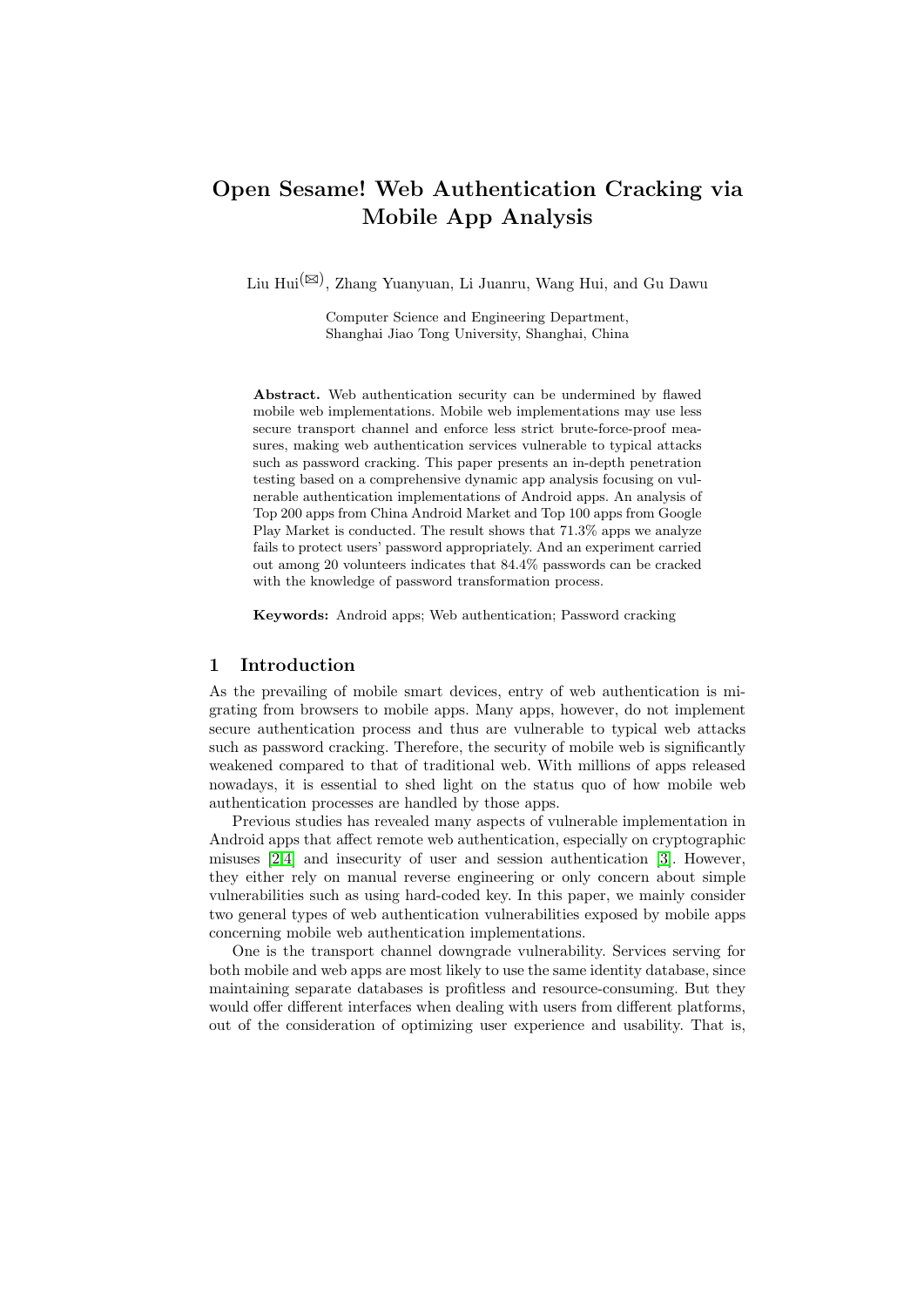the **authenticator**<sup>[1](#page-1-0)</sup> sent to server is the same for both mobile and web apps, while the transport channel of the authenticator can be diverse. The less secure channel that mobile app uses can result in the authenticator leakage, which opens a door for attackers to attack the web authentication. Web authentication security is completely compromised if the transformation process is weak enough such that an attacker can reveal the corresponding password simply knowing the authenticator. If the password can not be deduced from the authenticator at once, with the knowledge of the transformation process obtained by app analysis, an attacker can still launch an off-line password brute-forcing attack, trying all possible passwords until the output of the transformation process matches the objective authenticator, which manifests the correct password.

The other vulnerability is the CAPTCHA bypass defect. When an attacker has no access to a user's authenticator, she may actively launch a password guessing attack, pretending to be the user and trying possible passwords until getting a correct response from server. Since this is a well-known on-line attack, a countermeasure involving CAPTCHAs is proposed. Nevertheless, for mobile apps, the enforcement of this measure can be omitted, which makes this kind of attack possible again. With the knowledge of the transformation process, the corresponding authenticators that may be accepted by the server are successfully generated.

# <span id="page-1-1"></span>2 Inferring Authentication Process via App Analysis

As described above, the key factor to successfully launch both the off-line and on-line brute-forcing/password guessing attack is the ability of transforming the guessed passwords to authenticators. If the generated authenticator matches the objective, the password is cracked. In this section, we introduce the way how to get a sketch of the authentication process via app analysis.

We need to analyze apps to get an overview of what apps have done to the password. And we only concern about the authentication process part of an app. Therefore, our general idea of analyzing an app is (1) running the signin process, (2) logging method call traces and specified parameters, and (3) getting the sketch of the transformation process by mapping the input-output relationship and profiling critical method calls. Figure [1](#page-2-0) depicts the analysis process. We use appium [\[1\]](#page-3-3) to automatically run the app's login process, filling in the pre-chosen username and password. Then an instrumented Dalvik VM on which the app is running is used to log down the method call trace and specified method parameters. At last, we extract these logs and abstract the semantic information of the transformation process.

## 3 Testing Results

Using the method introduced in Section [2,](#page-1-1) we analyzed 100 top free apps from Google play and 200 top free apps from China Android Market. We successfully

<span id="page-1-0"></span> $1$  During user authentication, an app typically receives a password, encodes or encrypts it, and sends the result together with other data to a remote web server. We let authenticator denote the result for the rest of this paper.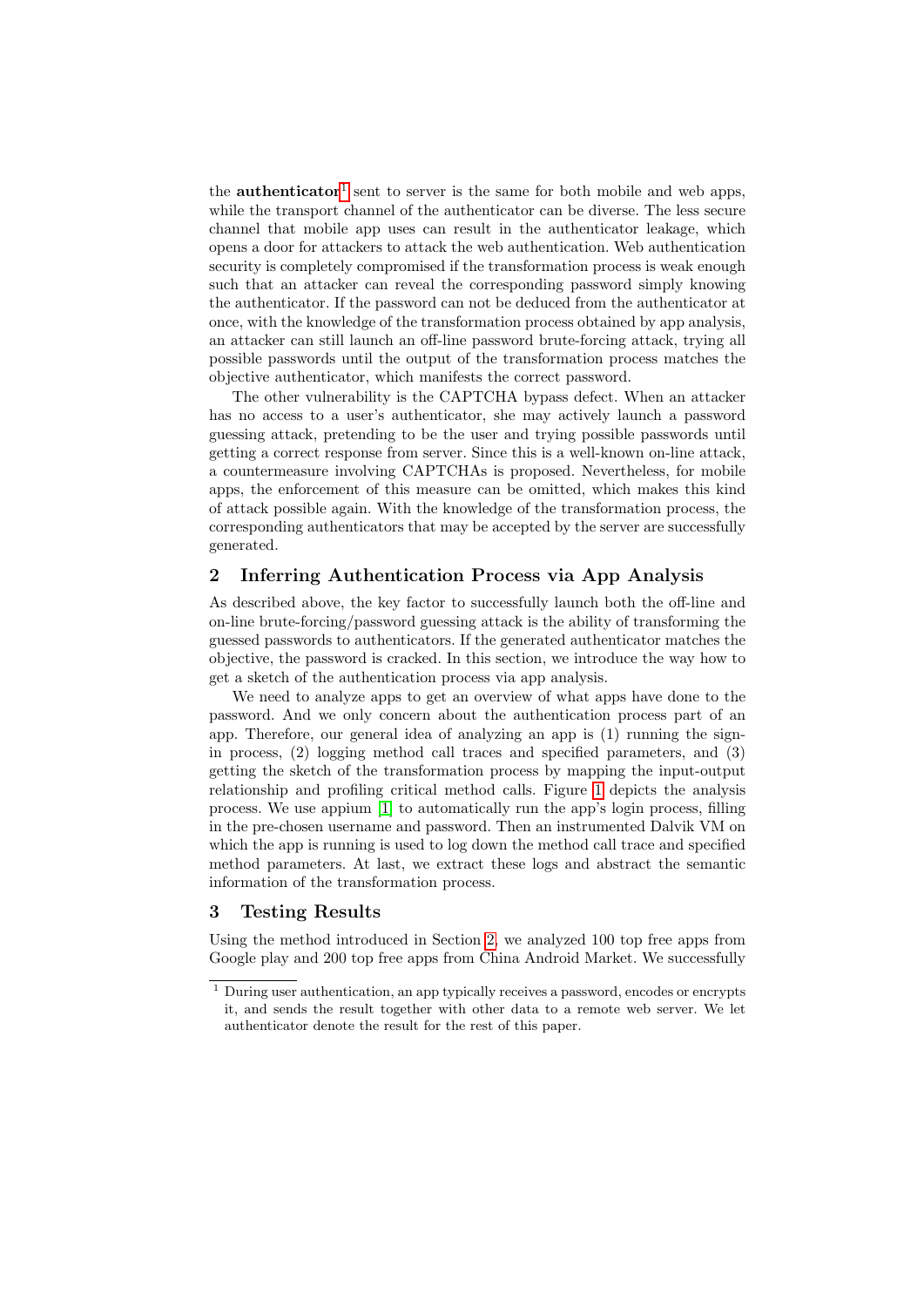

<span id="page-2-0"></span>Fig. 1. The process of app analysis.

analyze  $209$  $209$  apps<sup>2</sup> and classify them into four categories and nine types according to the type of transformation process, as listed in Table [1.](#page-2-2) The category basically matches discoveries found in [\[3\]](#page-3-2).

<span id="page-2-2"></span>Table 1. Summary of the analysis results.

| Type of Transformation Process |                                     | China Android Market |              |                                         | Google Play Market |          |    |
|--------------------------------|-------------------------------------|----------------------|--------------|-----------------------------------------|--------------------|----------|----|
|                                |                                     |                      |              | HTTP HTTPS* HTTPS** HTTP HTTPS* HTTPS** |                    |          |    |
| Trivial                        | Plaintext                           | 44                   | 19           | 8                                       |                    | 8        | 42 |
| Transformation Encoding        |                                     | $\mathbf{2}$         | 0            | $\Omega$                                | 0                  |          |    |
| Hash                           | One-time MD5                        | 21                   | 8            | 5                                       | $\Omega$           | 0        |    |
|                                | Fixed-salt MD5                      | 6                    | $\Omega$     |                                         | 0                  |          |    |
|                                | Multi-time hash                     | 3                    | $\Omega$     | $\Omega$                                | 0                  | $\Omega$ |    |
| Symmetric                      | AES/DES with hard-coded key         | 24                   | 7            | 2                                       | 0                  | $\Omega$ |    |
| Encryption                     | AES/DES with randomly generated key |                      | $\Omega$     | $\Omega$                                | $\Omega$           | $\Omega$ |    |
| Asymmetric                     | RSA/ECB/NoPadding                   | 3                    | $\mathbf{2}$ | $\Omega$                                | $\Omega$           | $\Omega$ |    |
| Encryption                     | RSA/ECB/PKCS1Padding                | $\overline{2}$       | $\Omega$     | $\Omega$                                | $\Omega$           | $\Omega$ |    |
|                                | Sum                                 | 106                  | 36           | 15                                      |                    | 9        | 42 |

\* apps using HTTPS connection and inadequately validating the certificates.

 $*$  apps using HTTPS connection and correctly validating the certificates.  $\!$ 

Overall, 149 apps (71.3%) fail to provide secure user authentication. Nearly all apps from Google Play use the same type of authentication process, while apps from China Android Markets use different types of transformation process. And for those apps using HTTPS, 45 out of 92 apps (48.9%) fail to validate the certificate correctly, resulting apps vulnerable to active attackers.

The distribution of transformation process type differs between apps from Google play and China Markets, and apps from China Markets are exposed to more security threats than ones from Google Play. Apps from Google Play seem to obey the same specification. They send password directly to the server. The security totally relies on a secure channel, mostly implemented as HTTPS connections. However, apps from China Markets are completely different. On one hand, most apps send the authentication material through HTTP. On the

<span id="page-2-1"></span><sup>2</sup> Other apps are either packed or involved with native APIs, in which case manual intervention is needed.